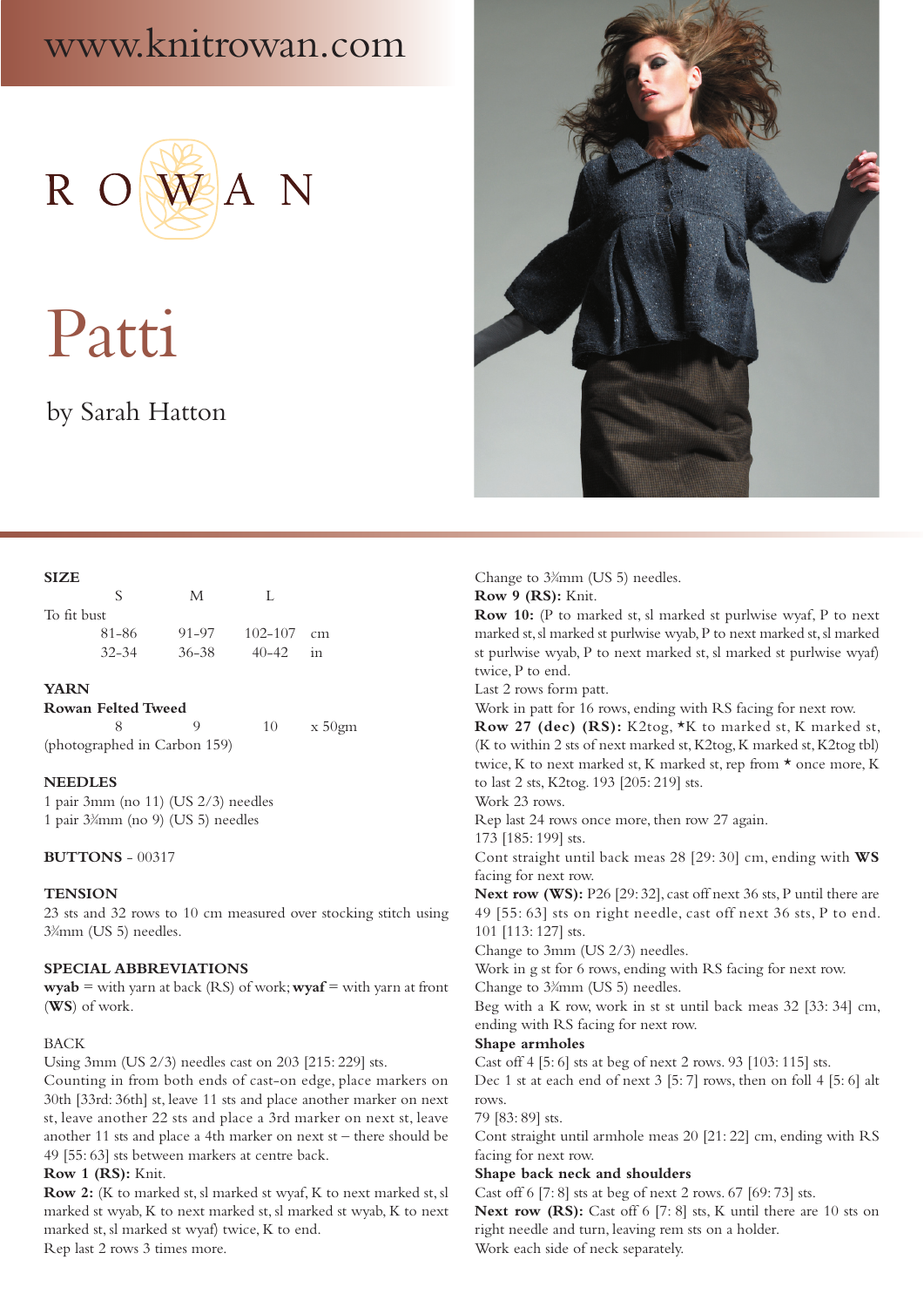Cast off 3 sts at beg of next row.

Cast off rem 7 sts.

With RS facing, rejoin yarn to rem sts, cast off centre 35 [35: 37] sts, K to end.

Complete to match first side, reversing shapings.

### LEFT FRONT

Using 3mm (US 2/3) needles cast on 106 [112: 119] sts.

Counting in from end of cast-on edge, place markers on 30th [33rd: 36th] st, leave 11 sts and place another marker on next st, leave another 22 sts and place a 3rd marker on next st, leave another 11 sts and place a 4th marker on next st – there should be 29 [32: 36] sts left at centre front.

#### **Row 1 (RS):** Knit.

**Row 2:** K to marked st, sl marked st wyaf, K to next marked st, sl marked st wyab, K to next marked st, sl marked st wyab, K to next marked st, sl marked st wyaf, K to end.

Rep last 2 rows twice more, then row 1 again.

**Row 8 (WS):** K9 and slip these sts onto a holder, K to marked st, sl marked st wyaf, K to next marked st, sl marked st wyab, K to next marked st, sl marked st wyab, K to next marked st, sl marked st wyaf, K to end. 97 [103: 110] sts.

Change to  $3\frac{3}{4}$ mm (US 5) needles.

#### **Row 9 (RS):** Knit.

**Row 10:** P to marked st, sl marked st purlwise wyaf, P to next marked st, sl marked st purlwise wyab, P to next marked st, sl marked st purlwise wyab, P to next marked st, sl marked st purlwise wyaf, P to end.

Last 2 rows form patt.

Work in patt for 16 rows, ending with RS facing for next row.

**Row 27 (dec) (RS):** K2tog, K to marked st, K marked st, (K to within 2 sts of next marked st, K2tog, K marked st, K2tog tbl) twice, K to next marked st, K marked st, K to end. 92 [98: 105] sts. Work 23 rows.

Rep last 24 rows once more, then row 27 again.

82 [88: 95] sts.

Cont straight until left front meas 28 [29: 30] cm, ending with **WS** facing for next row.

**Next row (WS):** P20 [23: 27], cast off next 36 sts, P to end. 46 [52: 59] sts.

\*\*Change to 3mm (US 2/3) needles.

Work in g st for 6 rows, ending with RS facing for next row.

Change to  $3\frac{3}{4}$ mm (US 5) needles.

Beg with a K row, work in st st until left front matches back to beg of armhole shaping, ending with RS facing for next row.

#### **Shape armhole**

Cast off 4 [5: 6] sts at beg of next row. 42 [47: 53] sts. Work 1 row.

Dec 1 st at armhole edge of next 3 [5: 7] rows, then on foll 4 [5: 6] alt rows. 35 [37: 40] sts.

Cont straight until 23 [23: 25] rows less have been worked than on back to beg of shoulder shaping, ending with WS facing for next row.

#### **Shape neck**

Cast off 6 sts at beg of next row. 29 [31: 34] sts.

Dec 1 st at neck edge of next 5 rows, then on foll 4 [4: 5] alt rows, then on foll 4th row. 19 [21: 23] sts.

Work 5 rows, ending with RS facing for next row.

**Shape shoulder**

Cast off 6 [7: 8] sts at beg of next and foll alt row. Work 1 row. Cast off rem 7 sts.

RIGHT FRONT Using 3mm (US 2/3) needles cast on 106 [112: 119] sts.

Counting in from beg of cast-on edge, place markers on 30th [33rd: 36th] st, leave 11 sts and place another marker on next st, leave another 22 sts and place a 3rd marker on next st, leave another 11 sts and place a 4th marker on next st – there should be 29 [32: 36] sts left at centre front.

#### **Row 1 (RS):** Knit.

**Row 2:** K to marked st, sl marked st wyaf, K to next marked st, sl marked st wyab, K to next marked st, sl marked st wyab, K to next marked st, sl marked st wyaf, K to end.

Rep last 2 rows twice more, then row 1 again.

**Row 8 (WS):** K to marked st, sl marked st wyaf, K to next marked st, sl marked st wyab, K to next marked st, sl marked st wyab, K to next marked st, sl marked st wyaf, K to last 9 sts and turn, leaving rem 9 sts on a holder.

97 [103: 110] sts.

Change to  $3\frac{3}{4}$ mm (US 5) needles.

**Row 9 (RS):** Knit.

**Row 10:** P to marked st, sl marked st purlwise wyaf, P to next marked st, sl marked st purlwise wyab, P to next marked st, sl marked st purlwise wyab, P to next marked st, sl marked st purlwise wyaf, P to end.

Last 2 rows form patt.

Work in patt for 16 rows, ending with RS facing for next row.

**Row 27 (dec) (RS):** K to marked st, K marked st, (K to within 2 sts of next marked st, K2tog, K marked st, K2tog tbl) twice, K to next marked st, K marked st, K to last 2 sts, K2tog. 92 [98: 105] sts. Work 23 rows.

Rep last 24 rows once more, then row 27 again.

82 [88: 95] sts.

Cont straight until right front meas 28 [29: 30] cm, ending with **WS** facing for next row.

**Next row (WS):** P26 [29: 32], cast off next 36 sts, P to end. 46 [52: 59] sts.

Complete to match left front from \*\*, reversing shapings.

#### **SLEEVES**

Using 3mm (US 2/3) needles cast on 92 [94: 96] sts.

Work in g st for 8 rows, ending with RS facing for next row.

Change to  $3\frac{3}{4}$ mm (US 5) needles.

Beg with a K row, work in st st, shaping sides by dec 1 st at each end of 9th [13th: 21st] and every foll 14th [18th: 26th] row to 86 [90: 92] sts, then on every foll 16th [20th: 28th] row until 82 [86: 90] sts rem.

Cont straight until sleeve meas 28 [29: 30] cm, ending with RS facing for next row.

#### **Shape top**

Cast off 4 [5: 6] sts at beg of next 2 rows. 74 [76: 78] sts.

Dec 1 st at each end of next 5 rows, then on foll 2 alt rows, then on every foll 4th row until 52 [54: 56] sts rem.

Work 1 row.

Dec 1 st at each end of next and every foll alt row to 44 sts, then on foll 13 rows, ending with RS facing for next row. Cast off rem 18 sts.

#### MAKING UP

Press.

Join both shoulder seams using back stitch, or mattress stitch if preferred.

#### **Button band**

Slip 9 sts from left front holder onto 3mm (US 2/3) needles and rejoin yarn with RS facing.

Cont in g st as set until button band, when slightly stretched, fits up left front opening edge to neck shaping, ending with **WS** facing for next row.

Cast off knitwise (on **WS**).